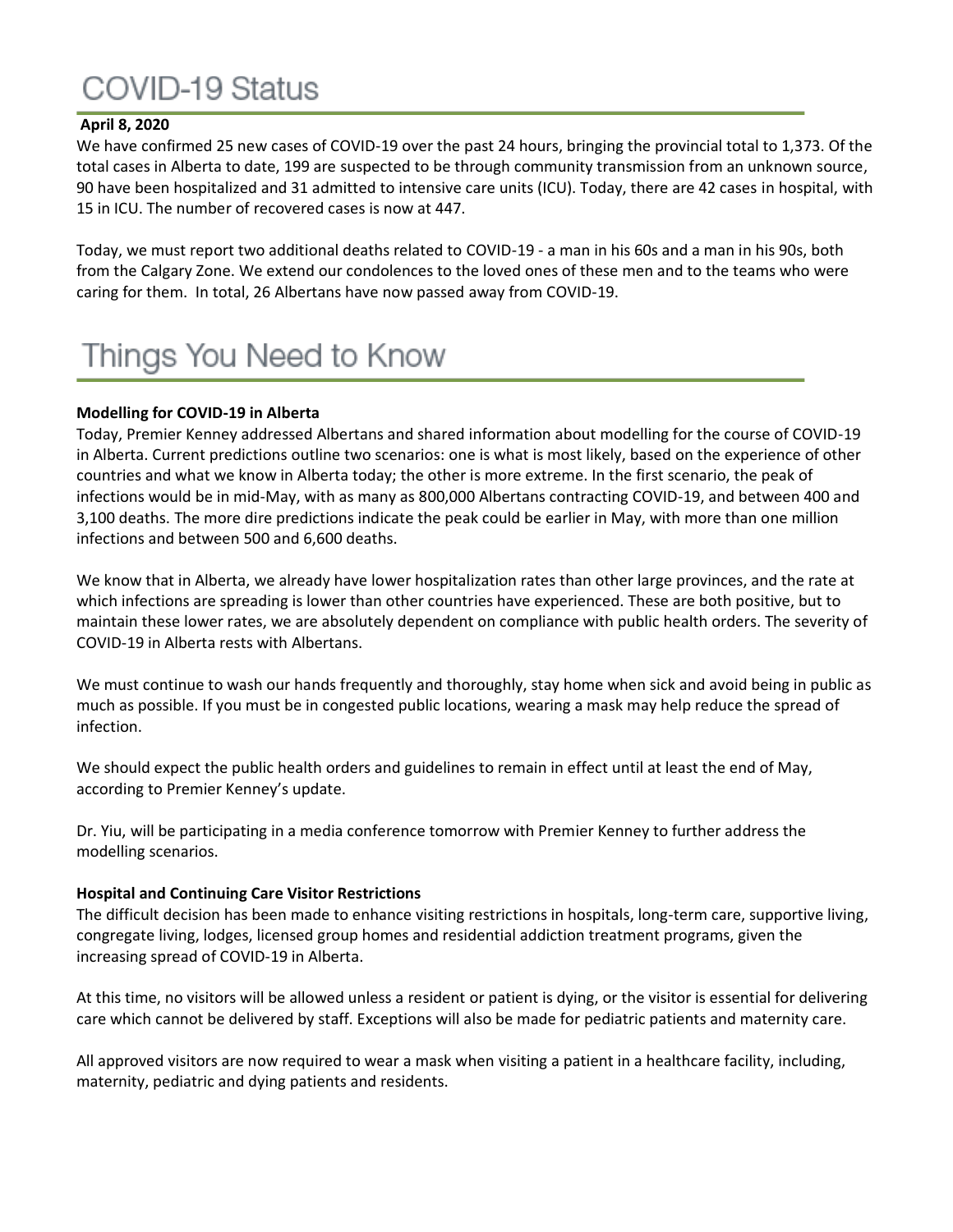Visitors who are permitted under these exceptions must be verified and undergo a health screening prior to entering the facility. This may include a temperature check or a [questionnaire.](https://www.albertahealthservices.ca/assets/info/ppih/if-ppih-visitor-guidance-continuing-care-and-congregate-living.pdf) They will be escorted by staff to their family member's room and must remain there; they are not permitted to visit other residents, patients or move about within the facility.

People will NOT be allowed to visit if they meet any of the following criteria:

- Have an illness that can be transmitted (symptoms including fever, cough, or feeling unwell);
- Are immunocompromised
- Are on self-isolation for COVID-19
- Are being tested for COVID-19;
- Have tested positive for COVID-19. They will not be allowed to visit until they have recovered and receive clearance from medical officials.

We continue to make these difficult decisions in order to keep our most vulnerable citizens safe from illness. We encourage Albertans to look for other ways to reach out to their loved ones. Even spending just a few minutes on the phone can go a long way toward reducing feelings of loneliness and isolation.

More details can be found [here.](https://www.alberta.ca/release.cfm?xID=7002558A018CF-F9A9-099C-85E0C54DE1C3B87C)

## **Guidance for Healthcare Workers who are Pregnant or have Risk Factors**

AHS is committed to keeping our people healthy and safe. During this time, healthcare workers who have underlying medical conditions and potential risk factors for severe COVID-19 disease, or are pregnant, may be concerned about their personal risk. To protect the health and safety of those healthcare workers with respect to COVID-19, AHS has released the following position statements for general guidance:

- · [Healthcare Workers with Underlying Medical Conditions and Potential Risk Factors for Severe COVID-19](https://www.albertahealthservices.ca/assets/info/ppih/if-ppih-covid-19-hwc-medical-conditions-position-statement.pdf)  [Disease](https://www.albertahealthservices.ca/assets/info/ppih/if-ppih-covid-19-hwc-medical-conditions-position-statement.pdf)
- · [Pregnant Healthcare Workers and COVID-19](https://www.albertahealthservices.ca/assets/info/ppih/if-ppih-covid-19-hwc-pregnant-position-statement.pdf)

If you have any questions, please speak with your supervisor or medical staff leader.

# In the Zones

## **Zone Emergency Operations Centre (ZEOC) Update – Calgary Zone**

**Foothills Medical Centre (FMC) Day Hospital Provides Virtual Mental Health Services**

To meet the needs of their clients during this time of social distancing, the FMC Day Hospital is now able to provide mental health services via Zoom. The Day Hospital at FMC provides intensive daily group therapy to individuals struggling with mental health concerns.

## Be Well - Be Kind

## **Green Shirt Day for Organ Donation Awareness**

April 7 is "Green Shirt Day" across Canada, which aims to raise awareness about organ donation and encourage people to register as organ donors. The day is held in honour of Humboldt Broncos' crash victim, Logan Boulet, who died as a result of the tragic bus crash on April 6, 2018, which also took the lives of 15 other players and support staff. Prior to the crash, Logan, who was from Lethbridge, told his parents he wanted to be an organ donor. As a result of that conversation, Logan's organs went to six other people who were awaiting transplants. It inspired the "Logan Boulet Effect", which saw more than 100,000 Canadians register as organ donors in the days and weeks that followed.